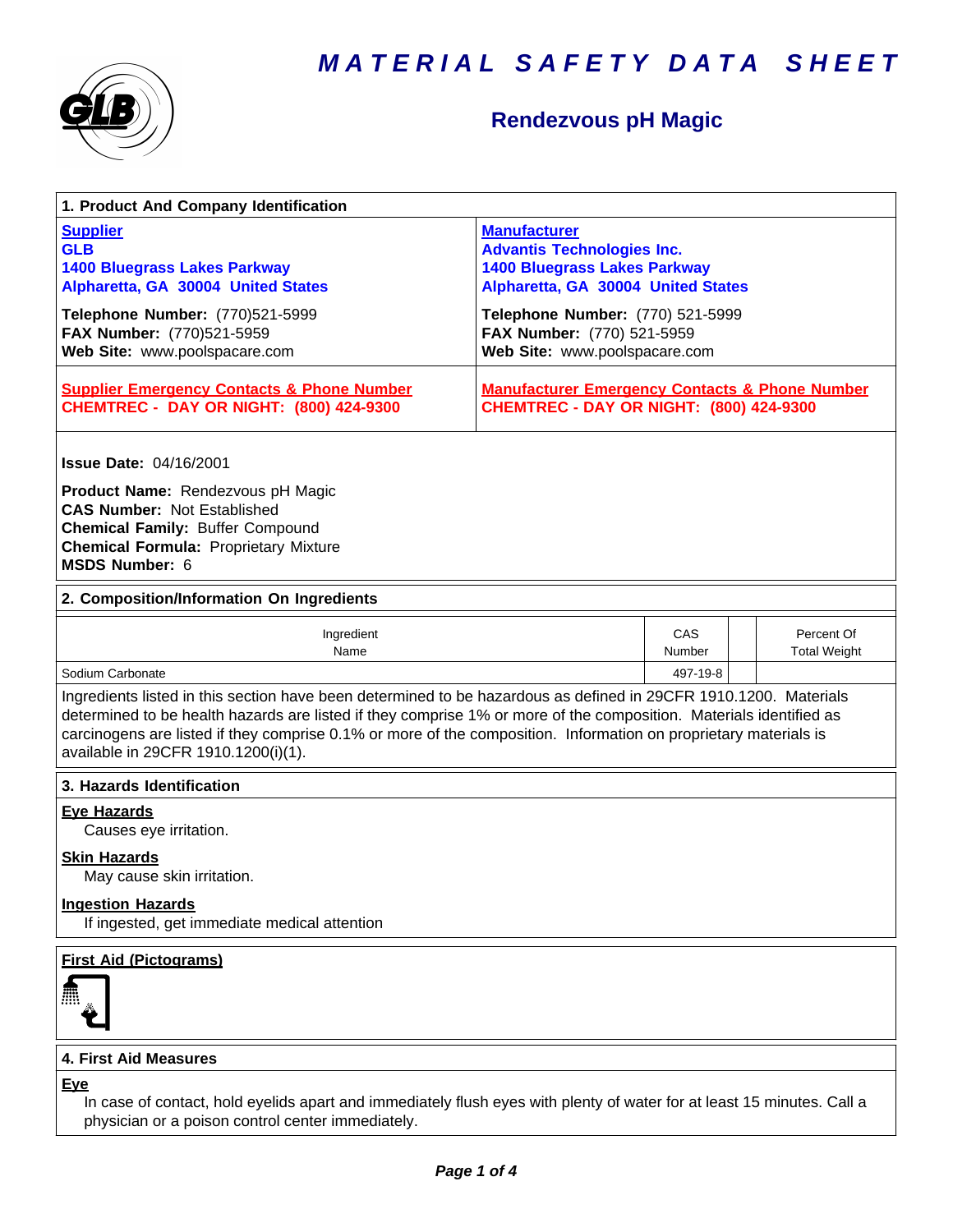# *MATERIAL SAFETY DATA SHEET*

### **Rendezvous pH Magic**

#### **4. First AidMeasures - Continued**

#### **Skin**

Rinse the affected area with tepid water for at least 15 minutes.

#### **Ingestion**

If victim is fully conscious, give one or two cups of water or milk to drink. Call a physician or a poison control center immediately. Never give anything by mouth to an unconscious victim.

#### **Inhalation**

If inhaled, remove to fresh air.If breathing is difficult, give oxygen.

#### **Fire Fighting (Pictograms)**



#### **5. Fire Fighting Measures**

**Flash Point:** n/a°F

#### **Extinguishing Media**

Use the appropriate extinguishing media for the surrounding fire.

#### **Fire Fighting Instructions**

Firefighters should wear self-contained breathing apparatus and full protective gear. Water sources may cause slippery conditions

#### **6.Accidental ReleaseMeasures**

Collect and dispose. Sweep up and remove immediately.

#### **7. Handling And Storage**

#### **Handling And Storage Precautions**

Keep out of reach of children.

#### **Storage Precautions**

Store in a cool dry place. Keep away from water sources as it might cause a slippery condition

#### **Protective Clothing (Pictograms)**



#### **8. Exposure Controls/Personal Protection**

#### **Eye/Face Protection**

Safety glasses with side shields or goggles recommended.

#### **Skin Protection**

Chemical-resistant gloves.

#### **Respiratory Protection**

None normally required.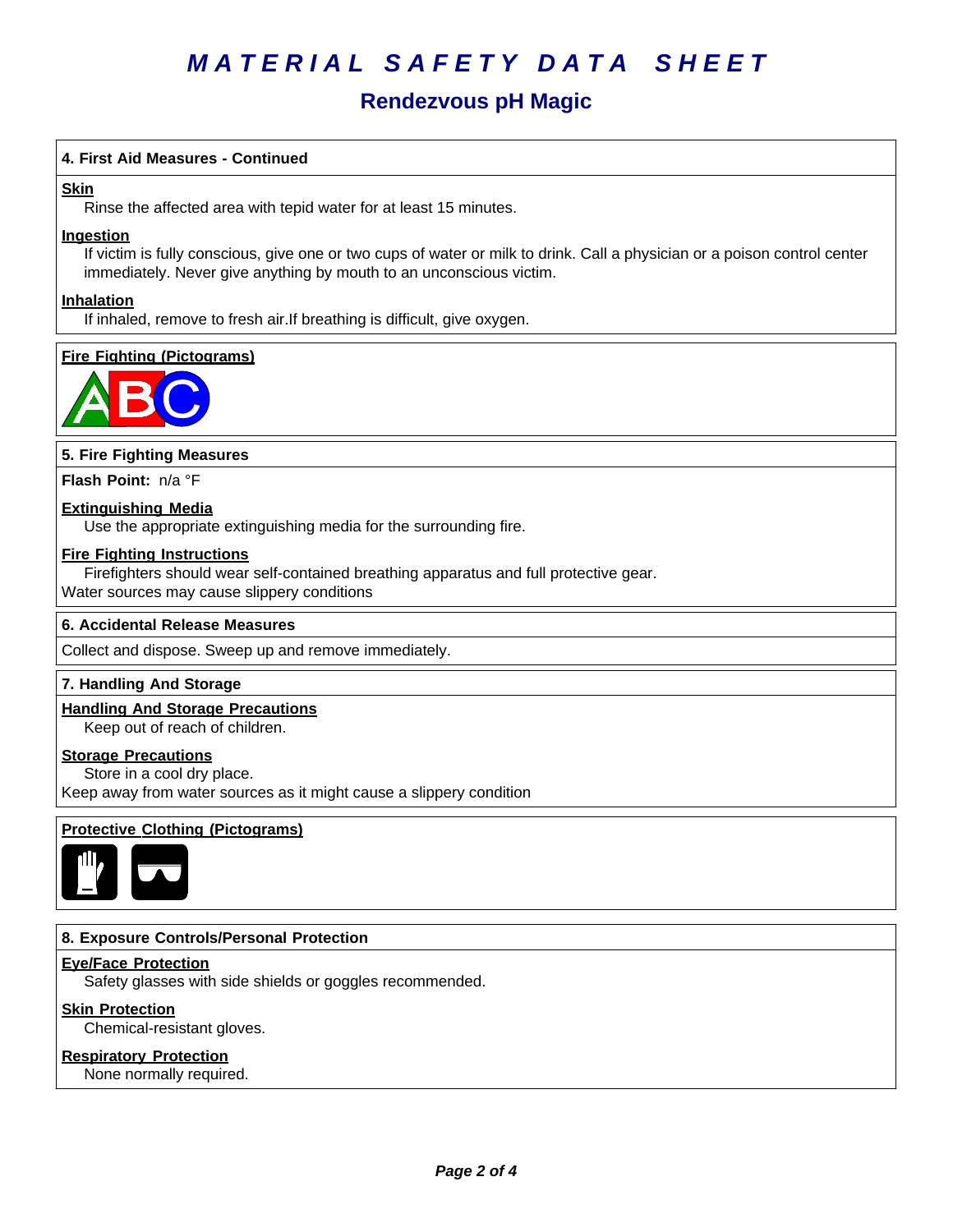# *MATERIAL SAFETY DATA SHEET*

## **Rendezvous pH Magic**

| 9. Physical And Chemical Properties                                                                               |
|-------------------------------------------------------------------------------------------------------------------|
| <b>Appearance</b>                                                                                                 |
| White powder<br>Odor                                                                                              |
| None                                                                                                              |
| <b>Chemical Type: Mixture</b>                                                                                     |
| <b>Physical State: Solid</b><br>Melting Point: NOT DETERMINED °F                                                  |
| Molecular Weight: NOT DETERMINED                                                                                  |
| Packing Density: 8.5 lbs/gallon<br>pH Factor: 7-8 At a Concentration Of 1% in water solution                      |
| Solubility: soluble                                                                                               |
| 10. Stability And Reactivity                                                                                      |
| <b>Stability: Stable</b><br>Hazardous Polymerization: Will not occur                                              |
| 11. Toxicological Information                                                                                     |
| <b>Ingredient(s) - Toxicological Data</b>                                                                         |
| Sodium Carbonate<br>TLV 10ppm                                                                                     |
| 12. Ecological Information                                                                                        |
| No Data Available                                                                                                 |
| 13. Disposal Considerations                                                                                       |
| Dispose in accordance with applicable federal, state and local government regulations.                            |
| 14. Transport Information                                                                                         |
| <b>Proper Shipping Name</b><br><b>NOT REGULATED</b>                                                               |
| <b>Hazard Class</b><br><b>NOT HAZARDOUS</b>                                                                       |
| <b>Secondary Hazard Class</b><br><b>NOT ASSIGNED</b>                                                              |
| <b>DOT Shipping Label</b><br><b>NOT ASSIGNED</b>                                                                  |
| <b>Freight Class</b><br><b>NOT REGULATED</b>                                                                      |
| <b>Packaging Requirements</b><br><b>NOT REGULATED</b>                                                             |
| 15. Regulatory Information                                                                                        |
| <b>Canadian Regulatory Information</b><br>Class D, Div 2 b- Poisonous or Infectious Material: other toxic effects |
|                                                                                                                   |